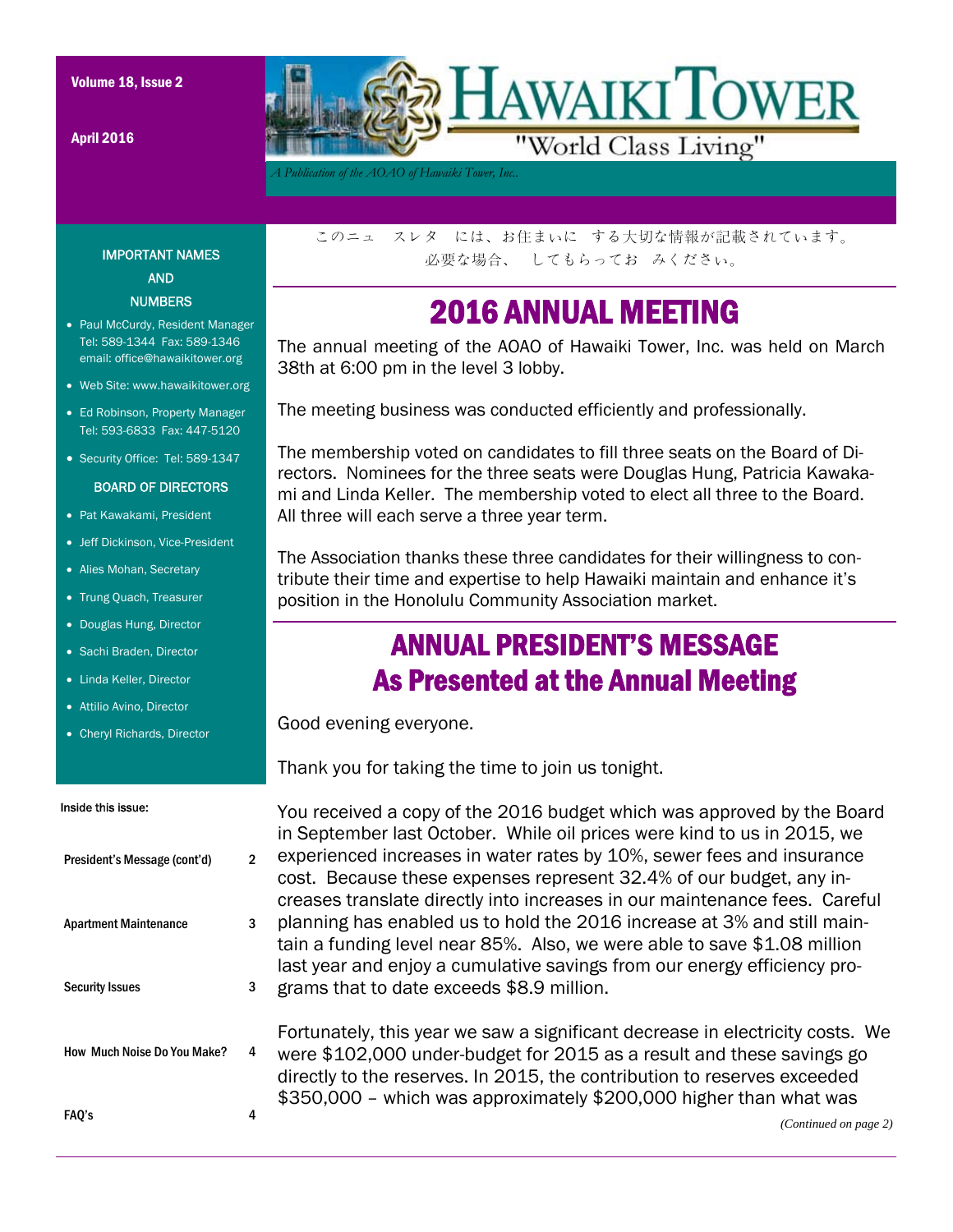## PRESIDENT'S MESSAGE (cont'd)

budgeted. *(Continued from page 1)* 

The big effort in 2015 was the installation of drain cleaning equipment. Hawaiki staff went through the building and installed equipment and performed the drain cleaning in nearly 200 locations. The bid cost for this project was approximately \$700,000. Our staff performed the work for a total cost of \$83,000. We want to thank everyone who cooperated and coordinated their schedules to help us achieve these excellent results.

This and other routine maintenance to our common elements is scheduled for a number of reasons:

- ♦ It eliminates unexpected replacements and breakdowns.
- ♦ It keeps costs down because repairs are not made on an emergency basis.
- ♦ It extends the lives of expensive common elements and reduces reserve fund requirements.
- It stops problems before they occur.

A large part of our success and cost savings is due to our maintenance supervisor Kevin Donohoe and his staff. Their hard work and on-going training mean a considerable amount of work can be done in-house. In addition to the savings mentioned previously, maintenance staff efforts saved the association an estimated \$245,000 in 2015 alone. A well-maintained and managed building enables us to control the rise of our maintenance fees. We pay approximately 50% less than surrounding buildings.

Real estate activity in Hawaiki is quite good. The inventory of properties for sale is low, illustrating the satisfaction owners have with the project. The average list price per square foot for apartments on the Ewa side of the building is \$869 per square foot. The



I would like to thank the members of the Board for their dedication and commitment; they consistently put aside personal agendas and willingly work for the AOAO as a whole. Our Board consists of real estate professionals, small business owners, a property management executive, a physician, a developer and a finance executive. They bring a variety of experience and perspective which has proven very beneficial to the association. We are also assisted by other owners who, while not members of the Board, willingly share their expertise when asked.

Again, thank you for taking the time to attend this meeting.

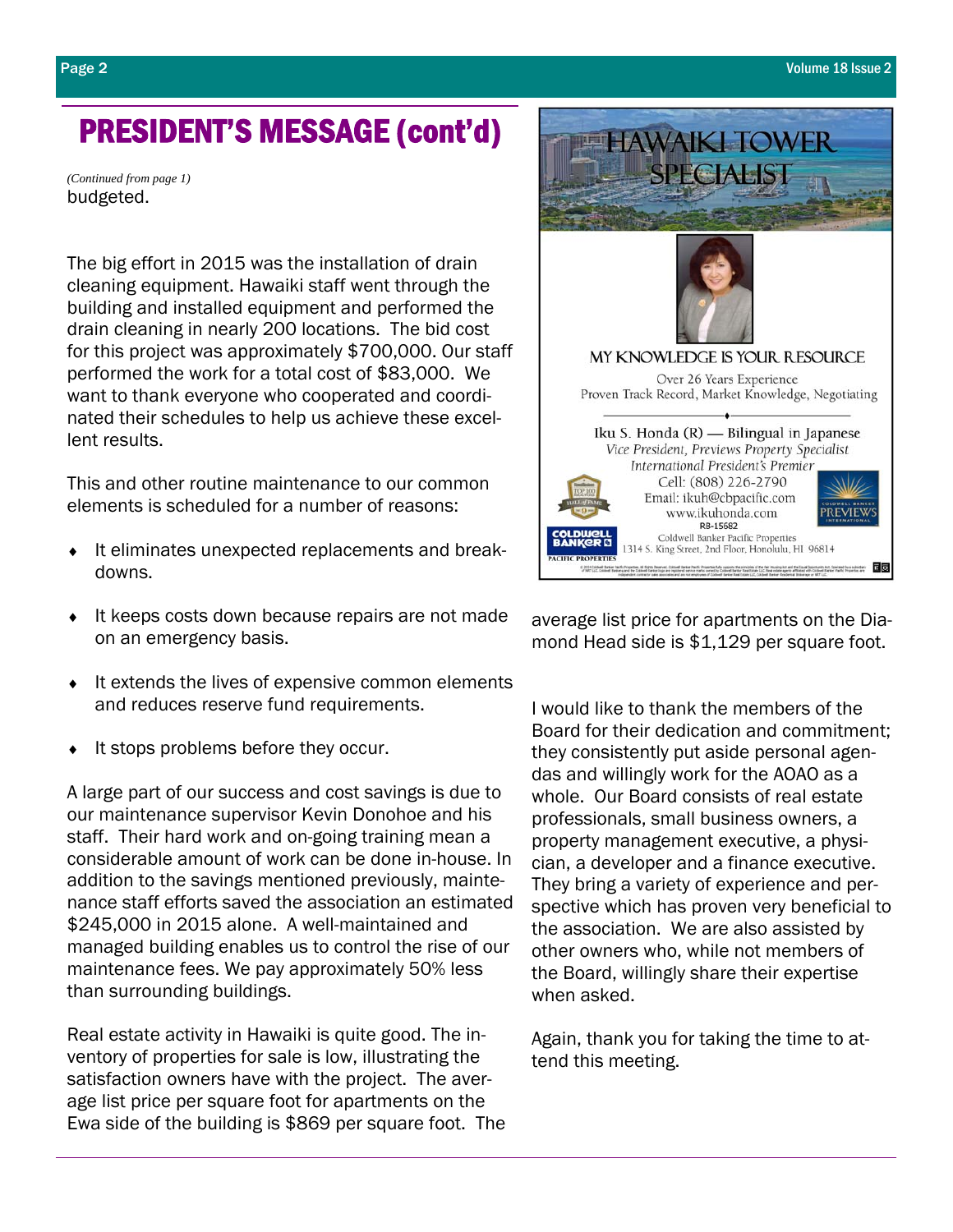### APARTMENT MAINTENANCE

#### AIR CONDITIONERS

 The a/c manufacturer recommends the following regular quarterly and annual maintenance tasks:

- A. Clean front grill.
- B. Vacuum or otherwise clean evaporator coils.
- C. Thoroughly clean condensate drain pan and vacuum drain line (suction or discharge).

D. Install algaecide tablets in condensate drain pan. Annual Maintenance:

A. Back flush condenser coils at least once per year. The Association has tools (back flush jig with union and discharge container) available to assist in performing this task.

 The frequency of these tasks depend upon whether you open a window when the air conditioner is running (not recommended), the frequency and thoroughness of your housekeeping, the temperature settings of the a/c and how often you use the air conditioner.

 If you run your a/c all the time at a low temperature setting, leave a window cracked open all or part of the time and are not fond of housecleaning, you should service the a/c unit more frequently. If that describes you, you should strongly consider installing an a/c drain pan float valve.

#### A/C FLOAT VALVES

 The a/c float valve is provided to each owner for free. Each owner is responsible for the installation of the valve. This valve can save you from a potential liability (and the associated stress) and can help avoid damage to your apartment and apartments below you. The valve is installed in the condensate drain pan and if the drain gets clogged, the water level will rise. As the water level rises, this float valve will shut off the a/c unit before the water can reach the top of the pan and overflow. Overflowing water from a/c drain pans is the single most common water leaking problem in the building. Damage caused by these types of leaks are not insured.

#### PERIODIC INSPECTIONS

 If you are an absentee owner and maintain your apartment at Hawaiki Tower as a second home, it is HIGHLY recommended that you hire an agent to make periodic inspections of your home. Slow leaks can occur in plumbing fixtures that can go unnoticed and unreported for months. If you do not have someone inspecting periodically, it is only after the damage becomes very extensive in your apartment and migrates to an occupied apartment that the problem is discovered.

 A recommended inspection interval is every two weeks. Most insurance policies exclude water damage from coverage for leaks and seepage that occur for more than two weeks.

#### APARTMENT INSURANCE

Please remember that it is REQUIRED that each apartment owner purchase their own insurance that covers



their contents, liability and uninsured damage. If damage to a common element or another apartment is caused by something in your apartment, to the extent the damage is uninsured, you will be responsible. Check with your insurance agent to choose the appropriate coverage. Be sure to inform your agent that the Association's deductible is \$10,000 and ask about the assessment rider.

# SECURITY ISSUES

As much as we would like to be, the Association can never be free of crime. For example, it is possible for someone to enter the property under false pretenses to commit crimes, for residents to commit crimes against their neighbors, for guests of residents to commit crimes and for employees to commit crimes. As a result, the Association is not and can never be free of crime and cannot guarantee your safety or security. You should NOT rely on the Association to protect you from loss or harm—you should provide for your own security by taking common sense precautions such as carrying insurance against loss; keeping your doors closed and locked; refusing to open your door to strangers; asking workmen for identification; installing a security system; locking your car and bicycle; etc. Please report any suspicious activity immediately to security (589-1347) or the Honolulu Police Department (911).